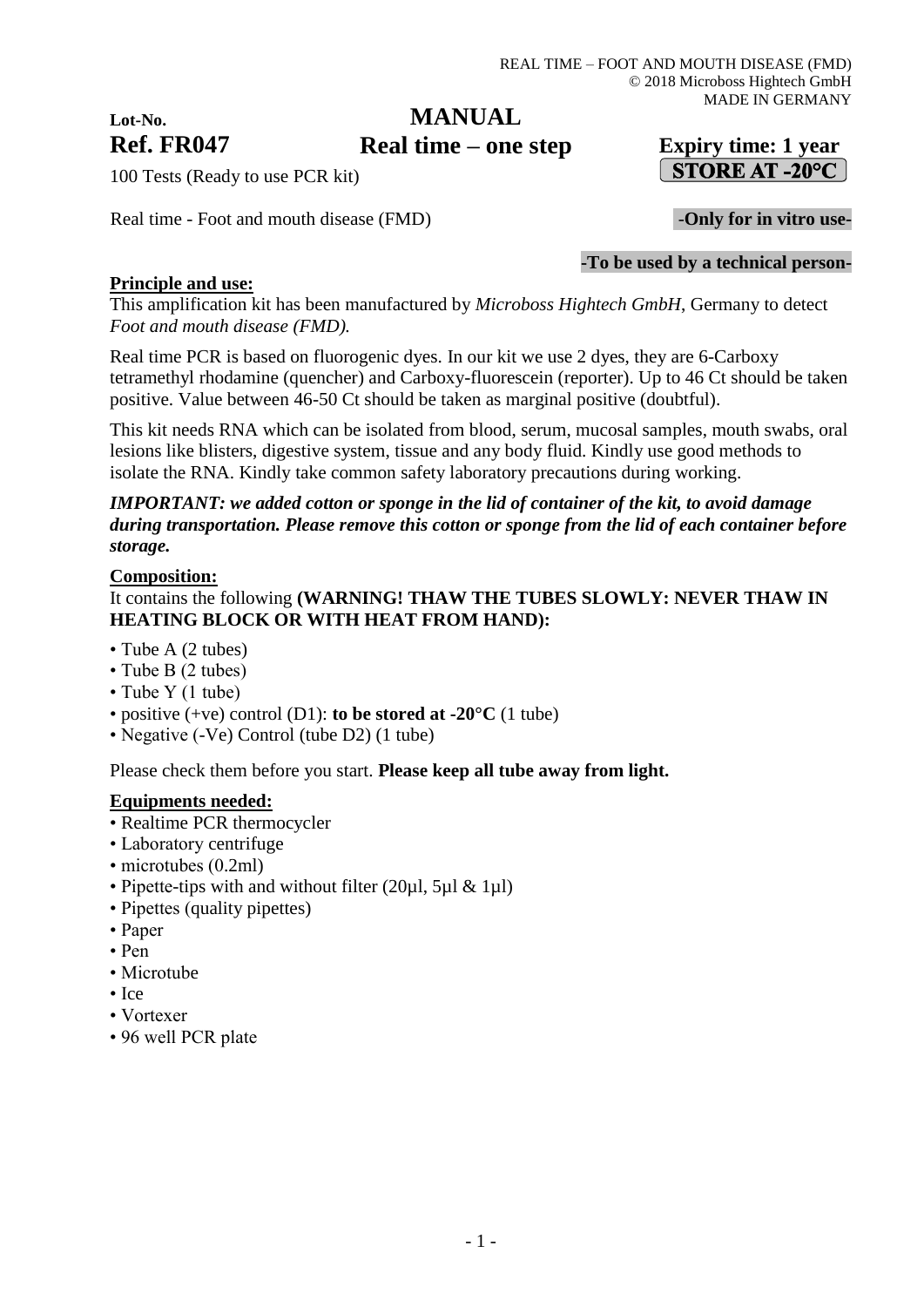## **Procedure:**

## *ONCE AGAIN: VERY IMPORTANT ! PLEASE USE GLOVES ! DON'T TOUCH ANY OTHER OBJECTS, OTHERWISE THERE MAY BE RNASE CONTERMINATION DURING THIS PART.*

## **STEP A**

1. Kindly thaw **one tube** each: A, B, Y, D1 and D2. After thawing, kindly put the tubes at 4°C (as it is better). If the kit is not in use, store them at -20°C.

2. Mark your microtubes with a sample number, +ve Control and –ve Control. You can use 96 well microplate instead of tubes.



**TIP: Add 7µl A + 10µl B + + 1µl Y = 18µl per reaction. In case you want to run 10 reactions i.e. you need total 180µl, therefore you should mix 70µl of**  $A + 100\mu$ **l of**  $B + 10\mu$ **l of**  $Y = 180\mu$ **l from which you can take 18µl and add to each tube. This way you save time and hardware.**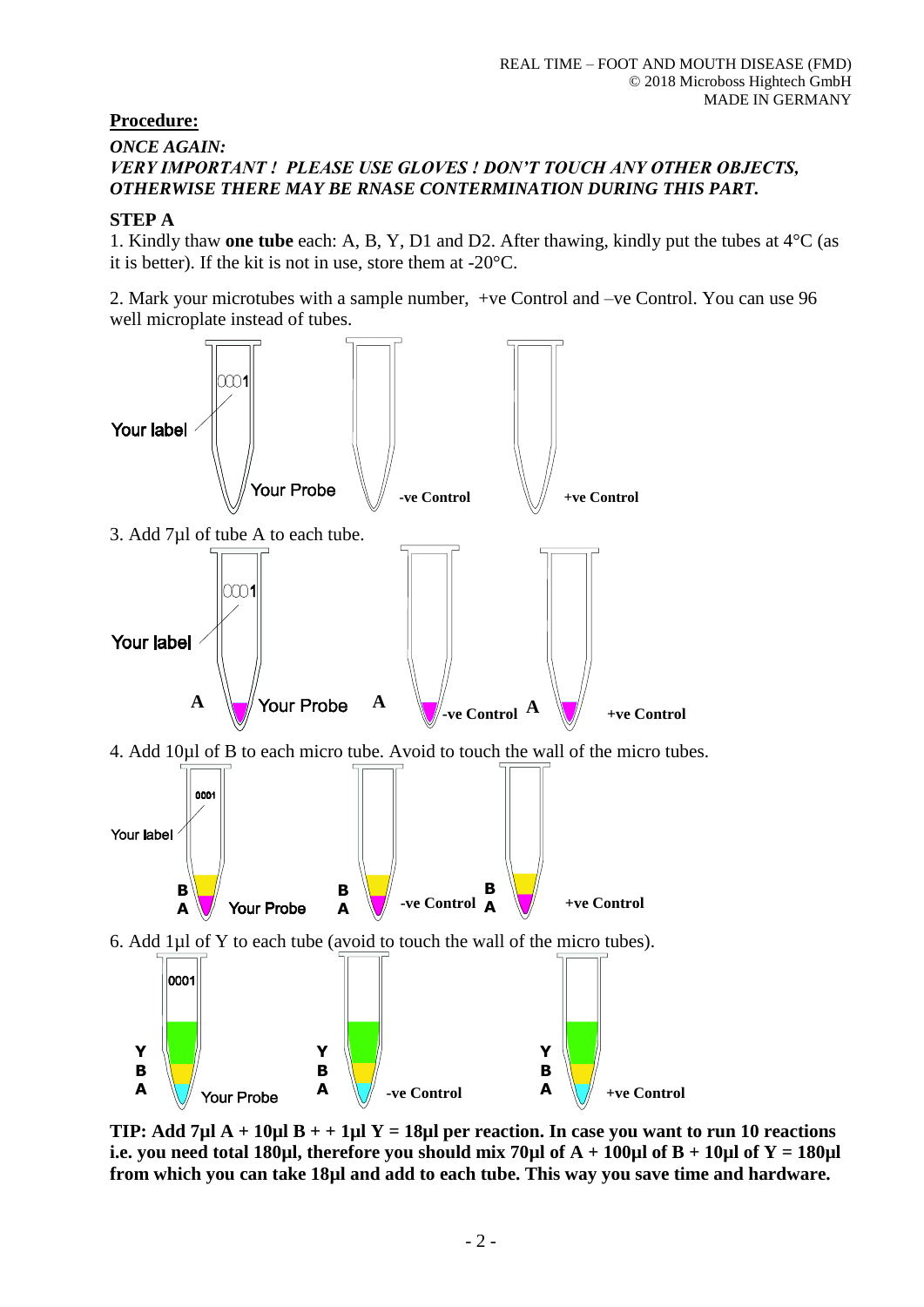7. Add 2µl of your RNA with sterile pipette-tip with filter to each micro tube according to your label except +Ve and -Ve (avoid touching the wall). **Use every time a new pipette tip** (for each sample) ! Mix it.



8. Use new pipette tip with filter. Add 2µl of tube D1. This is the positive control supplied with our kit. Mix it.



9. Use a new pipette tip. Add 2µl of –Ve (tube D2) to –Ve Control (don't touch the wall).Mix it.



10. Centrifuge all tubes for 20 sec. for 8000 rpm (this is not necessary but it is better).

11. Run the program of your thermocycler as followings: Kindly check whether you have added everything correctly as the level of the volume of each micro tube must be almost the same.



**You must use quencher and reporter dye to setup your software (see FAQ) and run the following program:**

- 1. 60 minutes at 42°C 10 minutes at 70°C
- 2. 15 seconds at  $95^{\circ}$ C  $\rightarrow x$  50 cycles 60 seconds at 60°C